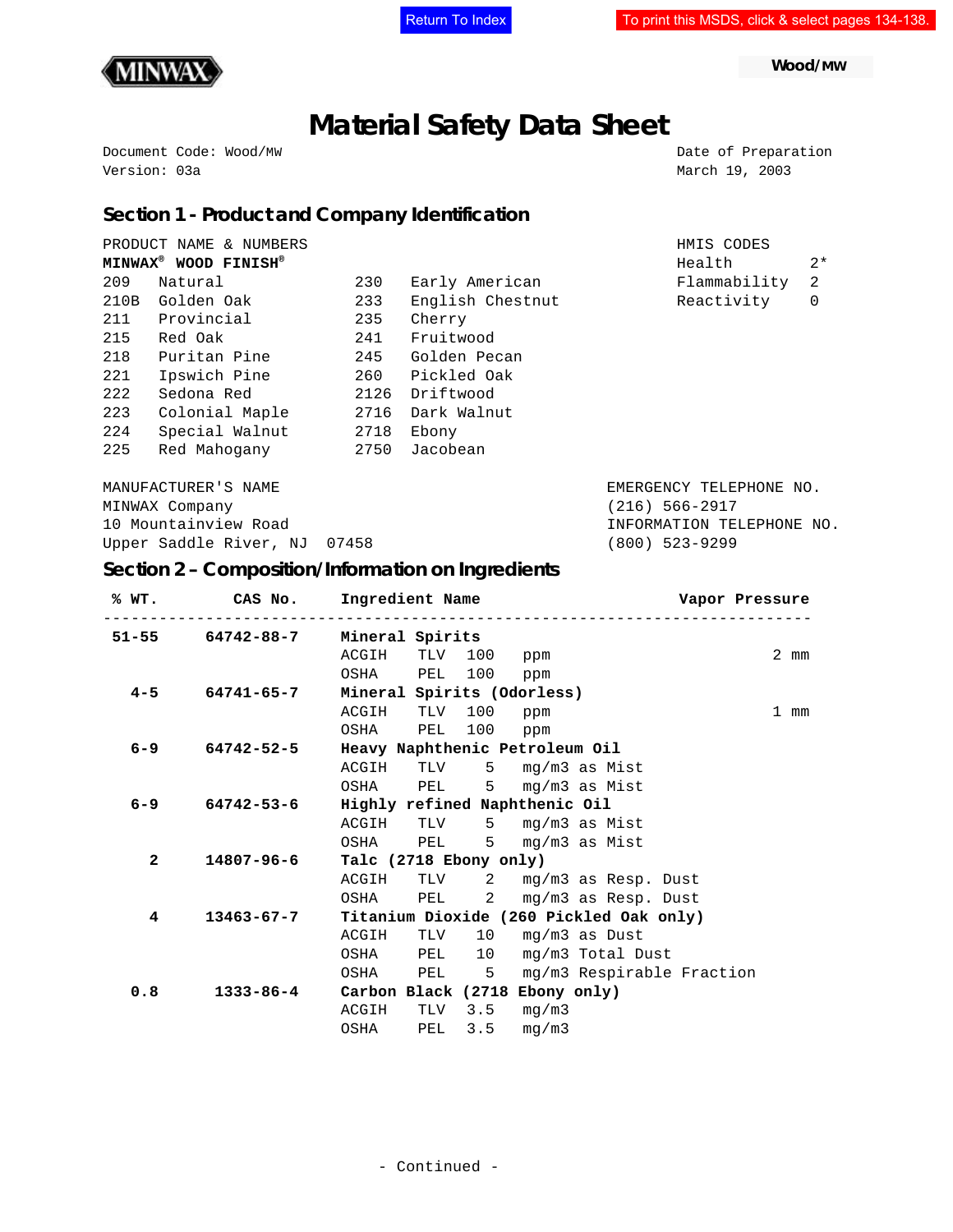

#### **Section 3 – Hazards Identification**

ROUTES OF EXPOSURE

 Exposure may be by INHALATION and/or SKIN or EYE contact, depending on conditions of use. To minimize exposure, follow recommendations for proper use, ventilation, and personal protective equipment. EFFECTS OF OVEREXPOSURE

 Irritation of eyes, skin and upper respiratory system. May cause nervous system depression. Extreme overexposure may result in unconsciousness and possibly death.

#### SIGNS AND SYMPTOMS OF OVEREXPOSURE

 Headache, dizziness, nausea, and loss of coordination are indications of excessive exposure to vapors or spray mists. Redness and itching or burning sensation may indicate eye or excessive skin exposure. MEDICAL CONDITIONS AGGRAVATED BY EXPOSURE

None generally recognized.

CANCER INFORMATION

For Complete Discussion of Toxicology Data Refer to Section 11.

#### **Section 4 – First Aid Measures**

|             | If SWALLOWED: Do not induce vomiting. Get medical attention immediately. |
|-------------|--------------------------------------------------------------------------|
|             | Get medical attention.                                                   |
| If in EYES: | Flush eyes with large amounts of water for 15 minutes.                   |
|             | contaminated clothing and launder before re-use.                         |
| If on SKIN: | Wash affected area thoroughly with soap and water. Remove                |
|             | and quiet.                                                               |
| If INHALED: | If affected, remove from exposure. Restore breathing. Keep warm          |

#### **Section 5 – Fire Fighting Measures**

FLASH POINT NEL LEL UEL 104-110 °F PMCC 1.0 7.0 FLAMMABILITY CLASSIFICATION - Combustible, Flash above 99 and below 200 °F EXTINGUISHING MEDIA - Carbon Dioxide, Dry Chemical, Foam UNUSUAL FIRE AND EXPLOSION HAZARDS

 Closed containers may explode when exposed to extreme heat. Application to hot surfaces requires special precautions. During emergency conditions overexposure to decomposition products may cause a health hazard. Symptoms may not be immediately apparent. Obtain medical attention.

SPECIAL FIRE FIGHTING PROCEDURES

 Full protective equipment including self-contained breathing apparatus should be used. Water spray may be ineffective. If water is used, fog nozzles are preferable. Water may be used to cool closed containers to prevent pressure build-up and possible autoignition or explosion when exposed to extreme heat.

#### **Section 6 – Accidental Release Measures**

STEPS TO BE TAKEN IN CASE MATERIAL IS RELEASED OR SPILLED

 Remove all sources of ignition. Ventilate the area. Remove with inert absorbent.

#### **Section 7 – Handling and Storage**

STORAGE CATEGORY – DOL Storage Class II PRECAUTIONS TO BE TAKEN IN HANDLING AND STORAGE

 Contents are COMBUSTIBLE. Keep away from heat and open flame. Consult NFPA Code. Use approved Bonding and Grounding procedures. Keep container closed when not in use. Transfer only to approved containers with complete and appropriate labeling. Do not take internally. Keep out of the reach of children.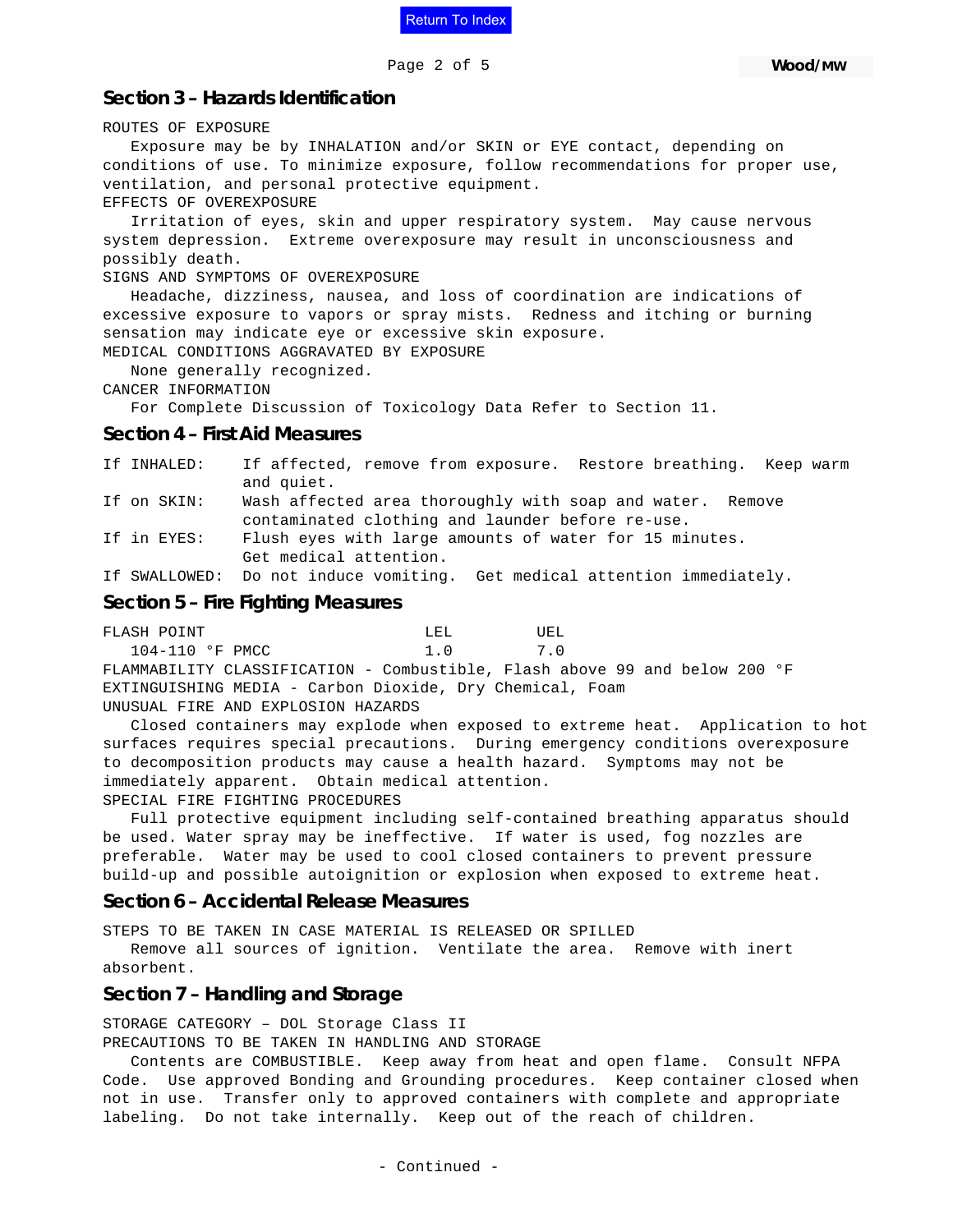

Page 3 of 5

#### **Section 7 – Handling and Storage (continued)**

 To minimize the possibility of spontaneous combustion: control the accumulation of overspray; soak wiping rags and waste immediately after use in a water-filled, closed metal container; air dry filters outside, far from any combustible material and separated by bricks or other non-combustible spacers; dispose of all contaminated materials and waste properly. Consult OSHA 29 CFR 1910.107(b)(5) and NFPA 33, Chapter 8 (8-9) for the proper procedures.

#### **Section 8 – Exposure Controls/Personal Protection**

PRECAUTIONS TO BE TAKEN IN USE

 Use only with adequate ventilation. Avoid contact with skin and eyes. Avoid breathing vapor and spray mist. Wash hands after using.

 These coatings may contain materials classified as nuisance particulates (listed "as Dust" in Section 2) which may be present at hazardous levels only during sanding or abrading of the dried film. If no specific dusts are listed in Section 2, the applicable limits for nuisance dusts are ACGIH TLV 10 mg./m3 (total dust), 3 mg./m3 (respirable fraction), OSHA PEL 15 mg./m3 (total dust), 5 mg./m3 (respirable fraction).

 Removal of old paint by sanding, scraping or other means may generate dust or fumes that contain lead. Exposure to lead dust or fumes may cause brain damage or other adverse health effects, especially in children or pregnant women. Controlling exposure to lead or other hazardous substances requires the use of proper protective equipment, such as a properly fitted respirator (NIOSH approved) and proper containment and cleanup. For more information, call the National Lead Information Center at 1-800-424-LEAD(in US) or contact your local health authority.

VENTILATION

 Local exhaust preferable. General exhaust acceptable if the exposure to materials in Section 2 is maintained below applicable exposure limits. Refer to OSHA Standards 1910.94, 1910.107, 1910.108.

RESPIRATORY PROTECTION

 If personal exposure cannot be controlled below applicable limits by ventilation, wear a properly fitted organic vapor/particulate respirator approved by NIOSH/MSHA for protection against materials in Section 2.

 When sanding or abrading the dried film, wear a dust/mist respirator approved by NIOSH/MSHA for dust which may be generated from this product, underlying paint, or the abrasive.

PROTECTIVE GLOVES

 Wear gloves which are recommended by glove supplier for protection against materials in Section 2.

EYE PROTECTION

Wear safety spectacles with unperforated sideshields.

OTHER PRECAUTIONS

 Intentional misuse by deliberately concentrating and inhaling the contents can be harmful or fatal.

## **Section 9 – Physical and Chemical Properties**

PRODUCT WEIGHT 6.96–7.27 lb/gal EVAPORATION RATE Slower than Ether SPECIFIC GRAVITY  $0.84-0.87$  VAPOR DENSITY Heavier than Air BOILING POINT 300-412 °F MELTING POINT Not Available VOLATILE VOLUME 64-66 % SOLUBILITY IN WATER Not Available VOLATILE ORGANIC COMPOUNDS (VOC Theoretical) 4.1-4.2 lb/gal Less Federally Exempt Solvents 4.1-4.2 lb/gal Emitted VOC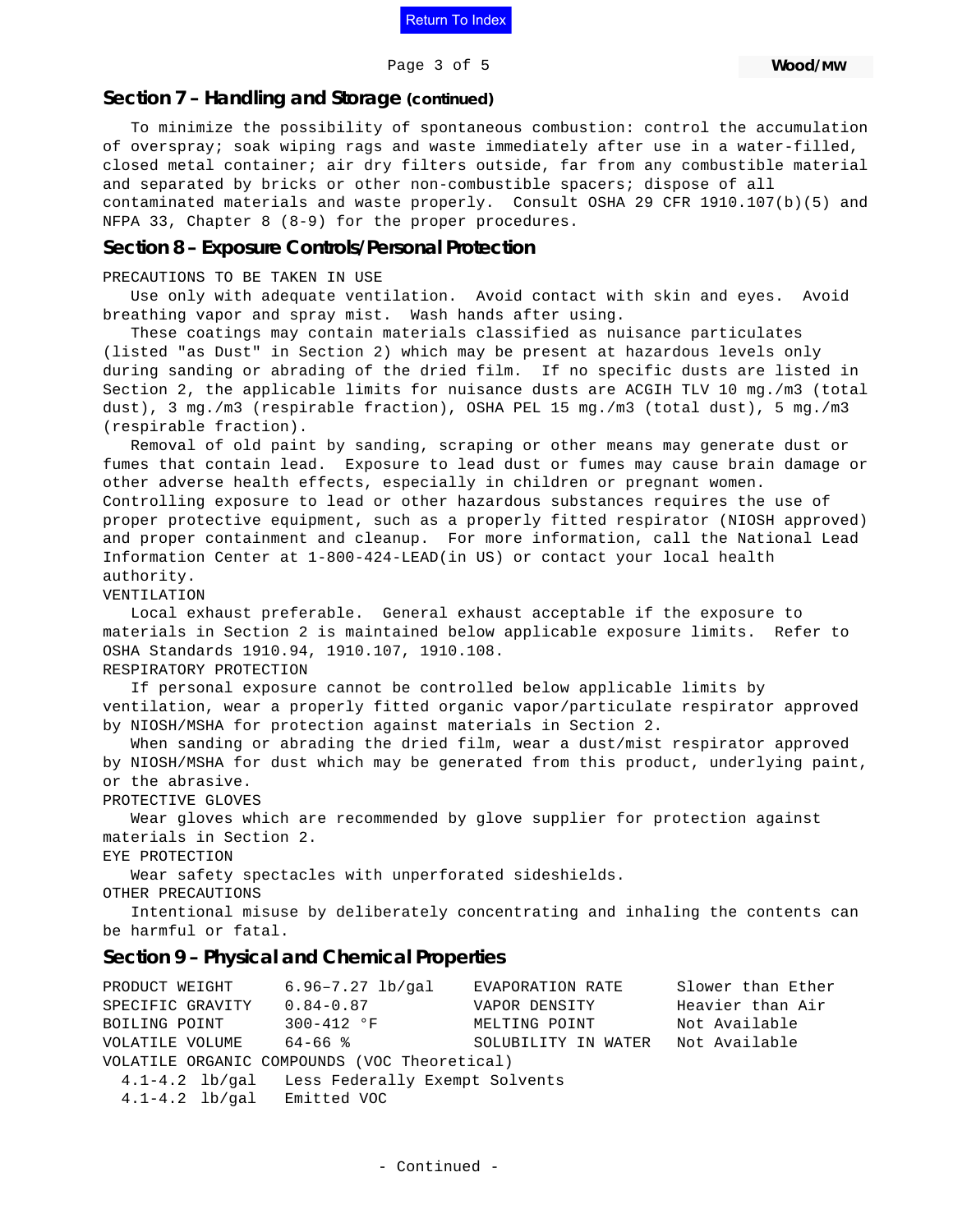

Page 4 of 5

 **Wood/MW**

#### **Section 10 – Stability and Reactivity**

STABILITY - Stable CONDITIONS TO AVOID - None known. INCOMPATIBILITY - None known. HAZARDOUS DECOMPOSITION PRODUCTS - By fire: Carbon Dioxide, Carbon Monoxide HAZARDOUS POLYMERIZATION - Will not occur

#### **Section 11 – Toxicological Information**

```
CHRONIC HEALTH HAZARDS
```
 Carbon Black is classified by IARC as possibly carcinogenic to humans(group 2B) based on experimental animal data, however, there is insufficient evidence in humans for its carcinogenicity.

 Prolonged overexposure to solvent ingredients in Section 2 may cause adverse effects to the liver and urinary systems.

 Rats exposed to titanium dioxide dust at 250 mg./m3 developed lung cancer, however, such exposure levels are not attainable in the workplace.

 Reports have associated repeated and prolonged overexposure to solvents with permanent brain and nervous system damage.

TOXICOLOGY DATA

**CAS No. Ingredient Name**

| 64742-88-7                                         |                            | Mineral Spirits |                               |  |               |  |
|----------------------------------------------------|----------------------------|-----------------|-------------------------------|--|---------------|--|
|                                                    | LC50                       | RAT             | $4\,\mathrm{HR}$              |  | Not Available |  |
|                                                    |                            | LD50 RAT        |                               |  | Not Available |  |
| 64741-65-7                                         | Mineral Spirits (Odorless) |                 |                               |  |               |  |
|                                                    | LC50                       | RAT             | 4HR                           |  | Not Available |  |
|                                                    |                            | LD50 RAT        |                               |  | Not Available |  |
| $64742 - 52 - 5$<br>Heavy Naphthenic Petroleum Oil |                            |                 |                               |  |               |  |
|                                                    | LC50                       | RAT             | $4\,\mathrm{HR}$              |  | Not Available |  |
|                                                    |                            | LD50 RAT        |                               |  | Not Available |  |
| $64742 - 53 - 6$                                   |                            |                 | Highly refined Naphthenic Oil |  |               |  |
|                                                    | LC50                       | RAT             | $4\mathrm{HR}$                |  | Not Available |  |
|                                                    |                            | LD50 RAT        |                               |  | Not Available |  |
| $14807 - 96 - 6$                                   | Talc                       |                 |                               |  |               |  |
|                                                    | LC50                       | RAT             | 4HR                           |  | Not Available |  |
|                                                    | LD50                       | RAT             |                               |  | Not Available |  |
| $13463 - 67 - 7$                                   |                            |                 |                               |  |               |  |
|                                                    | LC50                       | RAT             | 4HR.                          |  | Not Available |  |
|                                                    | LD50                       | RAT             |                               |  | Not Available |  |
| $1333 - 86 - 4$                                    |                            | Carbon Black    |                               |  |               |  |
|                                                    | LC50                       | RAT             | 4HR.                          |  | Not Available |  |
|                                                    | LD50                       | RAT             |                               |  | Not Available |  |

## **Section 12 – Ecological Information**

ECOTOXICOLOGICAL INFORMATION No data available.

#### **Section 13 – Disposal Considerations**

WASTE DISPOSAL METHOD

 Waste from these products may be hazardous as defined under the Resource Conservation and Recovery Act (RCRA) 40 CFR 261. Waste must be tested for ignitability to determine the applicable EPA hazardous waste numbers.

 Incinerate in approved facility. Do not incinerate closed container. Dispose of in accordance with Federal, State/Provincial, and Local regulations regarding pollution.